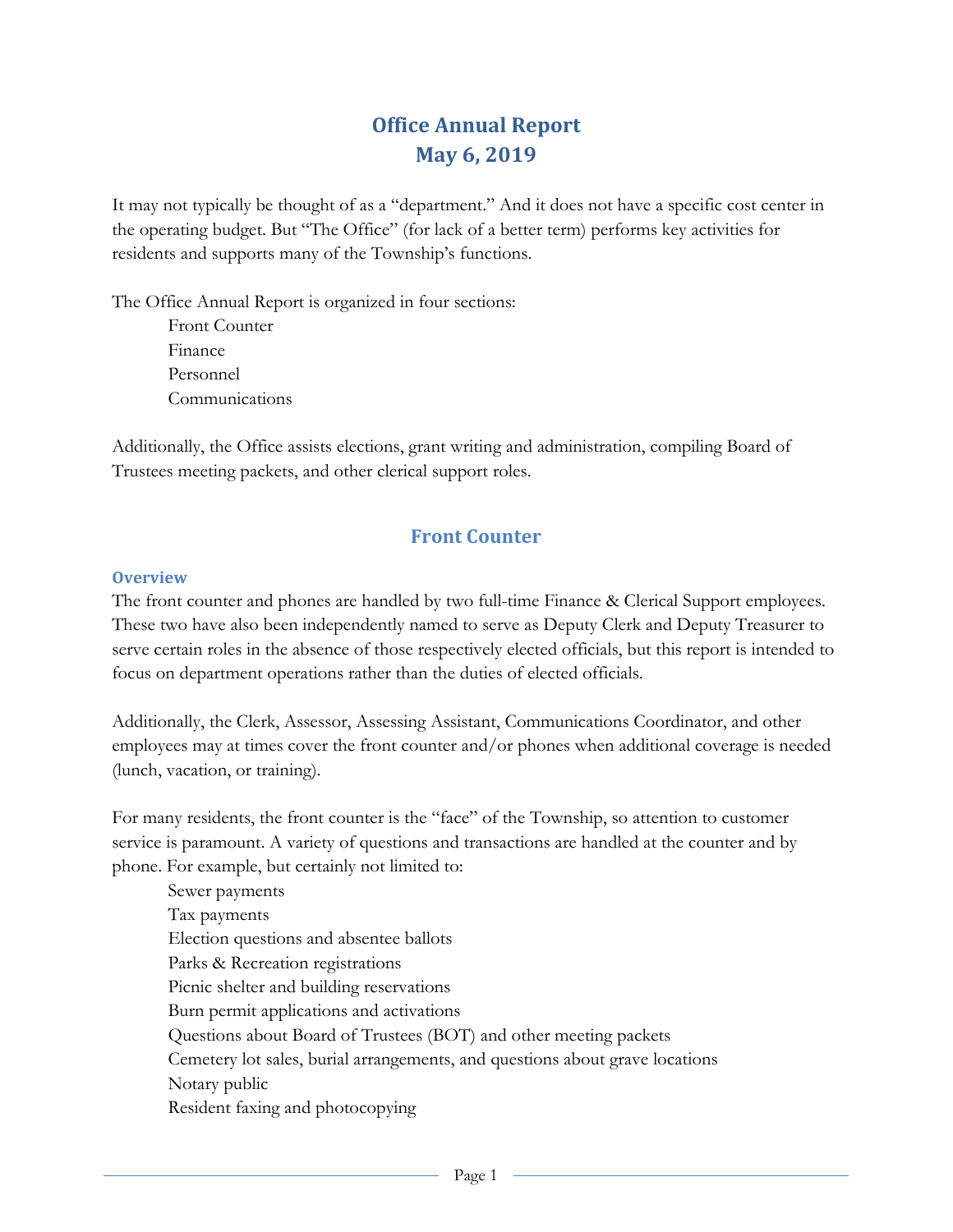Answering resident questions, often acting as the "Yellow Pages" for other agencies

The amount and variety of tasks can vary, and there are busy seasons (eg: taxes, year-end, elections, sewer bills) which employees adjust schedules to accommodate. For example, when Lori is extra busy with taxes, Brenda takes "first on counter, first on phones." Or when Brenda has extra duties for election training, Lori takes the "first" position. Aside from busy seasons, the two work extremely well together: communicating and backing each other up. This winter, we have placed greater emphasis on cross-training by having the Assessing Assistant provide back-up coverage.

It is important for them to be up to date about Township activities in order to answer resident questions or refer people to the right contact. They often utilize the Township's website, Facebook, and Friday Report as references.

One notable change over the last few years has been to provide direct phone numbers for the Building Department, Parks & Recreations, Ordinance Compliance, Planning, and Senior Center. This has greatly reduced the volume of calls received on the general Township line.

#### **Current Challenges**

- **Focused Time –** As seen by the amount and variety of questions received in person at the front counter and by phone, it can be difficult to have enough time to attend to other duties (such as accounts payable or accounts receivable) without interruption. It requires attention to detail to not lose one's place.
- **Cemetery –** The cemetery book is difficult and time consuming to look up lot ownership and burial records. Rose Cemetery records have been entered into the Pontem Cemetery Software, but a large portion of Pleasant Hill Cemetery records have not been digitized.
- **Cross Training –** Some but not all office duties (this goes beyond just the front counter) have "how-to" lists and checklists, and there has been little cross training. Day to day this does not pose much problem or challenge, but it could be a vulnerability if someone were to be out for an extended period. Any cross training of financial duties needs to be attentive to maintain an appropriate segregation of duties.

#### **2018 Goals**

- Complete the "new resident packet" and website information.
	- o *UPDATE:* The packet has been developed and is being distributed to new residents. The website was augmented with additional community information, but the packet as a whole is still not online. The Communications Coordinator will complete the online updates in 2019.
- Obtain budget amendment, purchase, and implement the Active Net recreation registration software.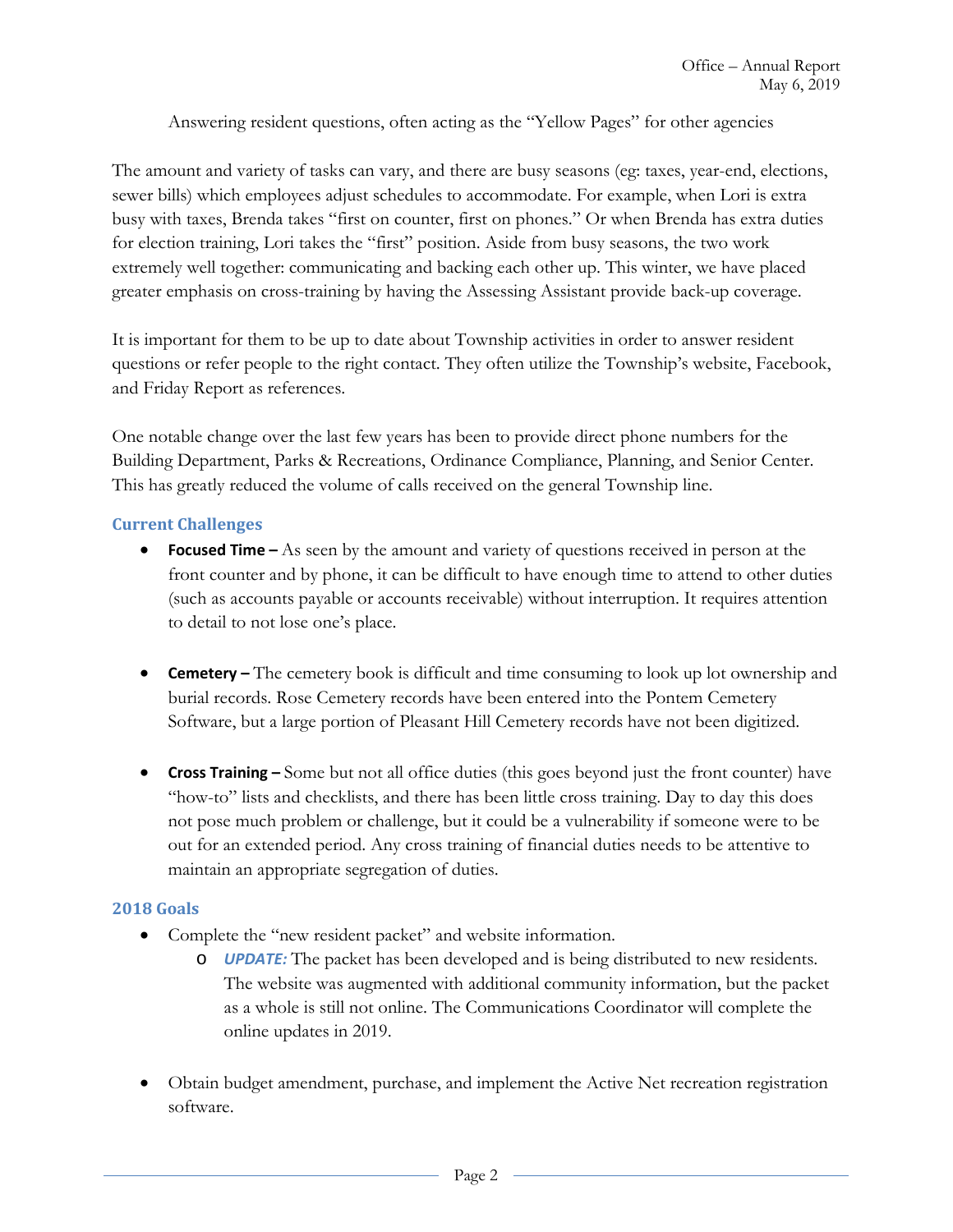- o *UPDATE:* Staff anticipated the purchase of Active Net in 2017. As Active Net was not compatible with BS&A, staff conducted further research on Vermont RecTrac, which we were told was compatible, but then discovered was cost prohibitive (\$30,000-60,000). Treasurer Wiswasser has identified two possible payment solutions that may be compatible with BS&A and the Township's website. Communications Coordinator Hildebrant will work with Treasurer Wiswasser to implement a payment solution in 2019.
- Investigate alternative cemetery software. Complete data entry into one of the programs.
	- o *UPDATE:* Staff determined it was critical to first digitize the existing cemetery records. If at a later time another solution is determined superior to Pontem, digital records could be transferred to the new system. Rose Cemetery records have been entered into the software, but a large portion of Pleasant Hill Cemetery records have not been digitized. Staff will continue entering records as time allows.

#### **Long Term Goals**

• **Cross Training –** Some but not all office duties (this goes beyond just the front counter) have "how-to" lists and checklists. Instructions should be written down and cross training implemented so we are better prepared to handle any extended absences or turnover in staff.

### **Finance**

#### **Overview**

**• Transactions –** All of the front counter work described above has to fit in between the daily financial duties.

Accounts payable processes invoices as approved by Department Heads and prepares invoices for review and processing by the Treasurer. Accounts receivable collects payments by mail, drop box, and in person and includes property taxes, utility bills, and other department receipts. Bank reconciliation has been handled by Maner Costerisan accountants, (formerly Abraham & Gaffney/ Stevens, Kirinovic, & Tucker) under direction of the Treasurer.

The Township uses BS&A Software for the majority of financial processes, including property taxes, utility billing, financial reporting, general ledger, and payroll. In recent years, invoices have been scanned into the BS&A system to aid in tracking and reference of approved payments. Staff also scans documents or adds comments to utility billing and other modules to assist in account history.

• **Budget Process –** The Township's fiscal year is January – December. Formal development of the next budget cycle typically starts around July. Department Heads discuss budget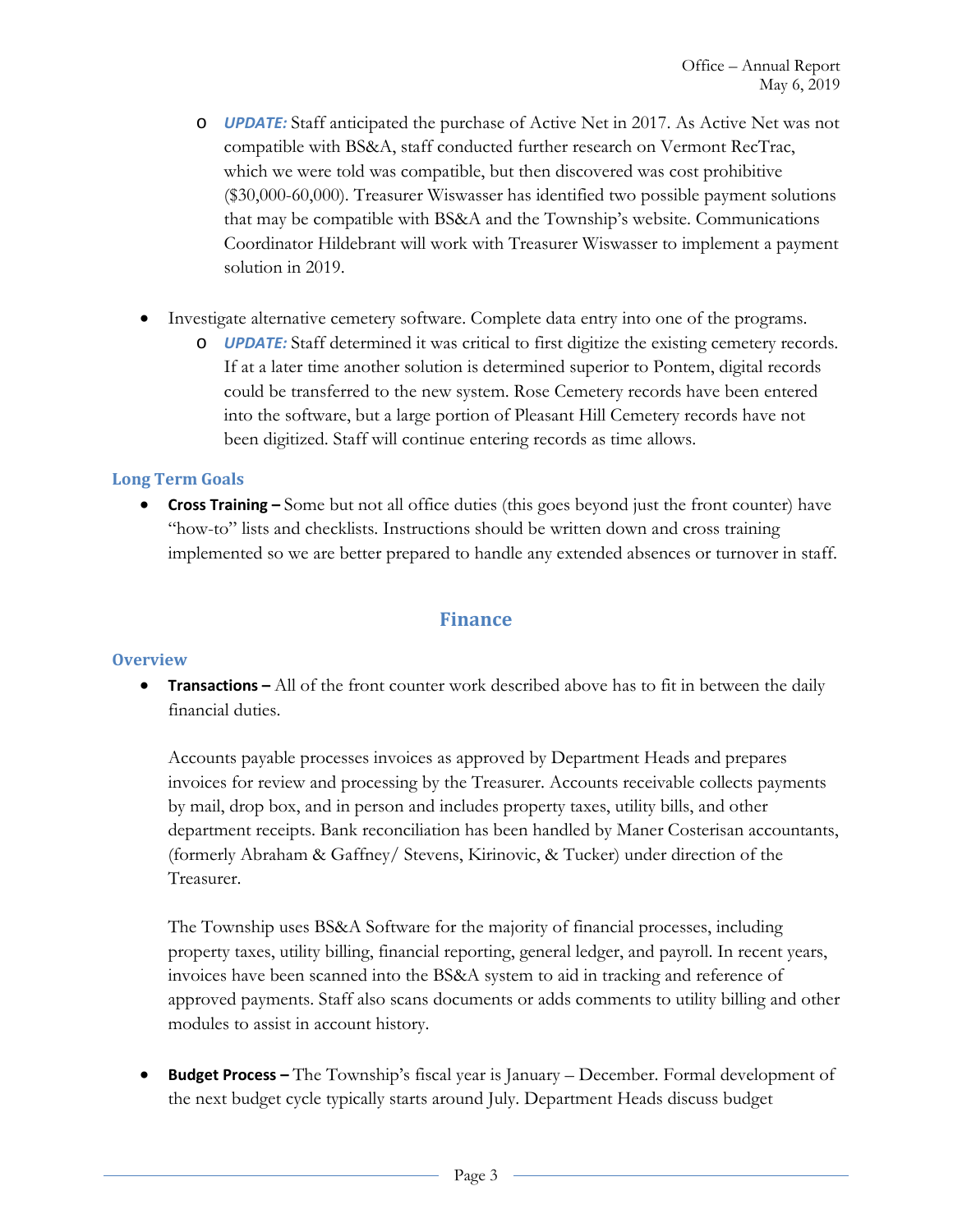proposals with their Committees. The Superintendent compiles and adjusts the requests with a recommended budget to the BOT in early September. The BOT holds a public hearing and adopts the budget by the end of the year. Budget amendments are typically considered at the end of the first, second, and third quarters and monthly during the fourth quarter.

#### **Current Challenges**

• **Multi-Year Budget –** We adopted a multi-year budget in 2017, in order to plan ahead and make sure long-term needs are recognized and avoid surprises. But it caused some confusion. In 2018, we simplified the format to focus on major changes – such as added staff, construction projects, or replacement vehicles. Now they are listed in the notes for each department, as well as gathered in a single "Future Planning" page at the end of the budget. Also in 2018, the Planning Commission overhauled the Capital Improvement Plan (CIP) to improve the multi-year focus.

#### **2018 Goals**

- Decide whether to continue with CHBW for independent financial audit service likely with a two or three year contract – or to hire another company for the service – possibly through a request for proposals (RFP).
	- o *UPDATE:* The BOT approved a proposal for financial audit services by Condon, Hecht, Bisher and Wade for fiscal years ending December 31, 2018, and December 31, 2019.
- By fall 2018, review the 2009 Bond Series to see whether or not refunding (refinancing) it would make sense at current interest rates.
	- o *UPDATE:* The BOT approved a Resolution Authorizing Issuance and Sale of Limited Tax General Obligation Refunding Bonds, Series 2019 in February 2019. Refinancing the debt in this manner will save the Township nearly \$163,000 over the next 11 years.
- Work with BS&A to update the Chart of Accounts either before or during the 2019 budget process.
	- o *UPDATE:* The Michigan Department of Treasury has indefinitely delayed the project.
- Update the recordkeeping and ordinances for the various streetlight districts throughout the Township. This would allow additional lights where appropriate and ensure accurate billing.
	- o *UPDATE:* The Deputy Treasurer has updated some of the records. Additional research is needed to continue the update. This has been a lower priority project.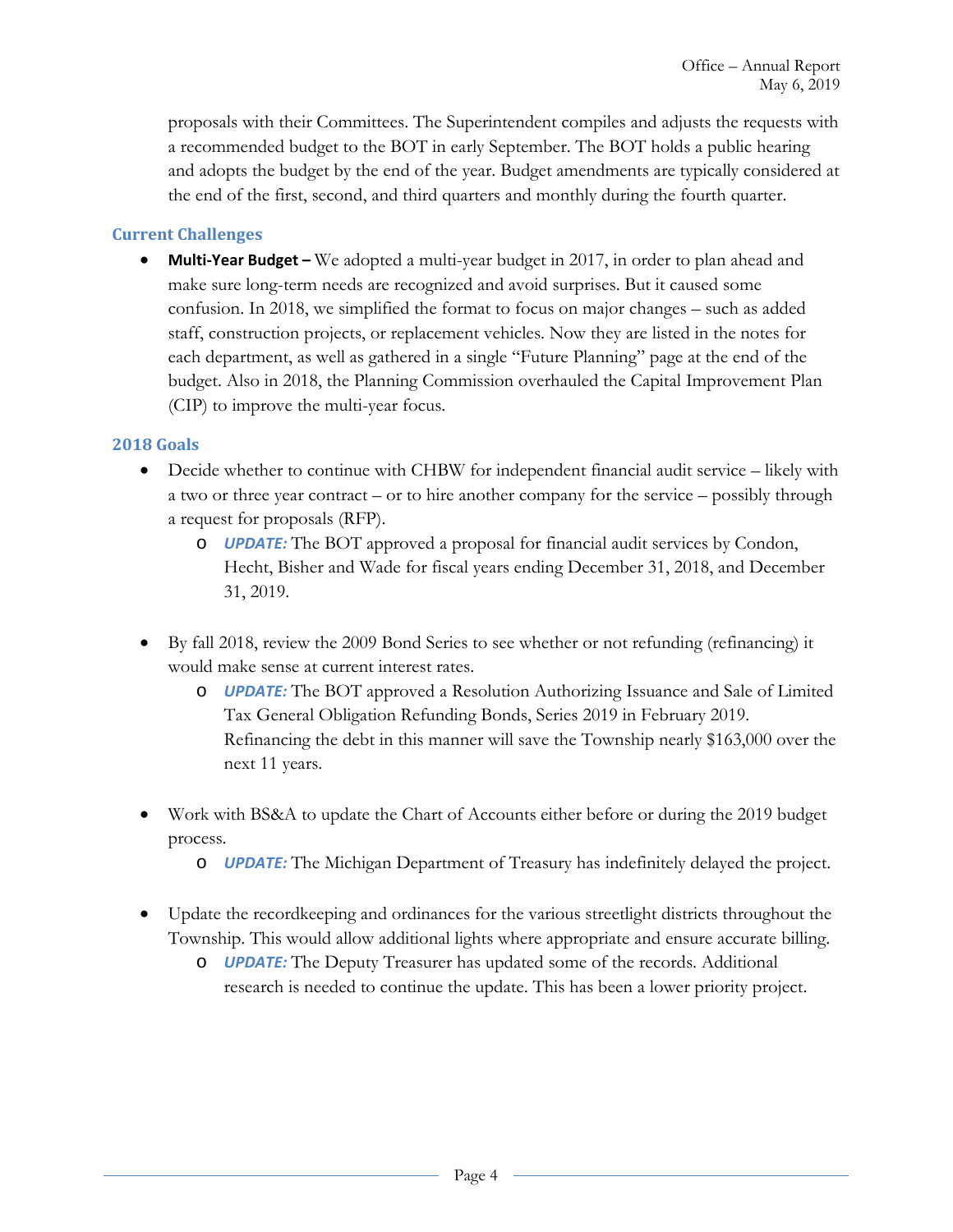## **Personnel**

#### **Overview & Current Challenges**

The Township has 26 full-time employees, 15 part-time positions, and 20 on-call firefighters (numbers can fluctuate). Most of the Police Department is represented by one of two collective bargaining agreements. Other Township employees are at-will. Additionally, the Township relies on a number of volunteers for both day-to-day operations and special projects. The Township contracts for some services, including building inspection, information technology, accounting, attorney, and engineering.

• **Organization –** The Superintendent has the duties and responsibilities of the personnel director of all Township employees. Although ultimate decisions are by the Superintendent, many operational matters are shared with committees and the BOT. For example, committees representatives participate in hiring interviews and committees help develop department budget requests. At times, this decentralization can lead to conflicting directions and employees responding to many bosses.

Traditional human resources functions have been allocated (more by circumstance than by design) across three different employees. The Superintendent handles employee performance and contract negotiations. The Clerk handles payroll. The Communications Coordinator handles workers compensation, short and long-term disability claims, and employee questions about benefits.

Several of the Township's departments are "departments of one." For example, the Parks & Recreation Director is a single, part-time employee assisted by numerous volunteers. The Ordinance Compliance Officer is one employee, who is contractually shared with DeWitt Township. The Planning Department is a full-time Director with part-time Intern. Such "departments of one" can lead to feelings of overwork, particularly for part-time employees. The lack of bench also means we are limited when there is an extended absence or employee turnover. But it has also promoted collaboration across departments. For example, the Superintendent, Building Department, and neighboring communities have assisted when we've had vacancies in the Planning Director position in the past.

• **Personnel Policy –** The Township's personnel policy is out of date, not having had a comprehensive review in about a decade. It contains various provisions inconsistent with current law and best practices. It also appears to contain sample language cobbled together from various sources resulting in a document lacking cohesion and consistency in itself. There have been several changes which might appear in stand-alone policies, meeting minutes, or memos. Additionally, some aspects of the policy have changed as a matter of practice without formal approval.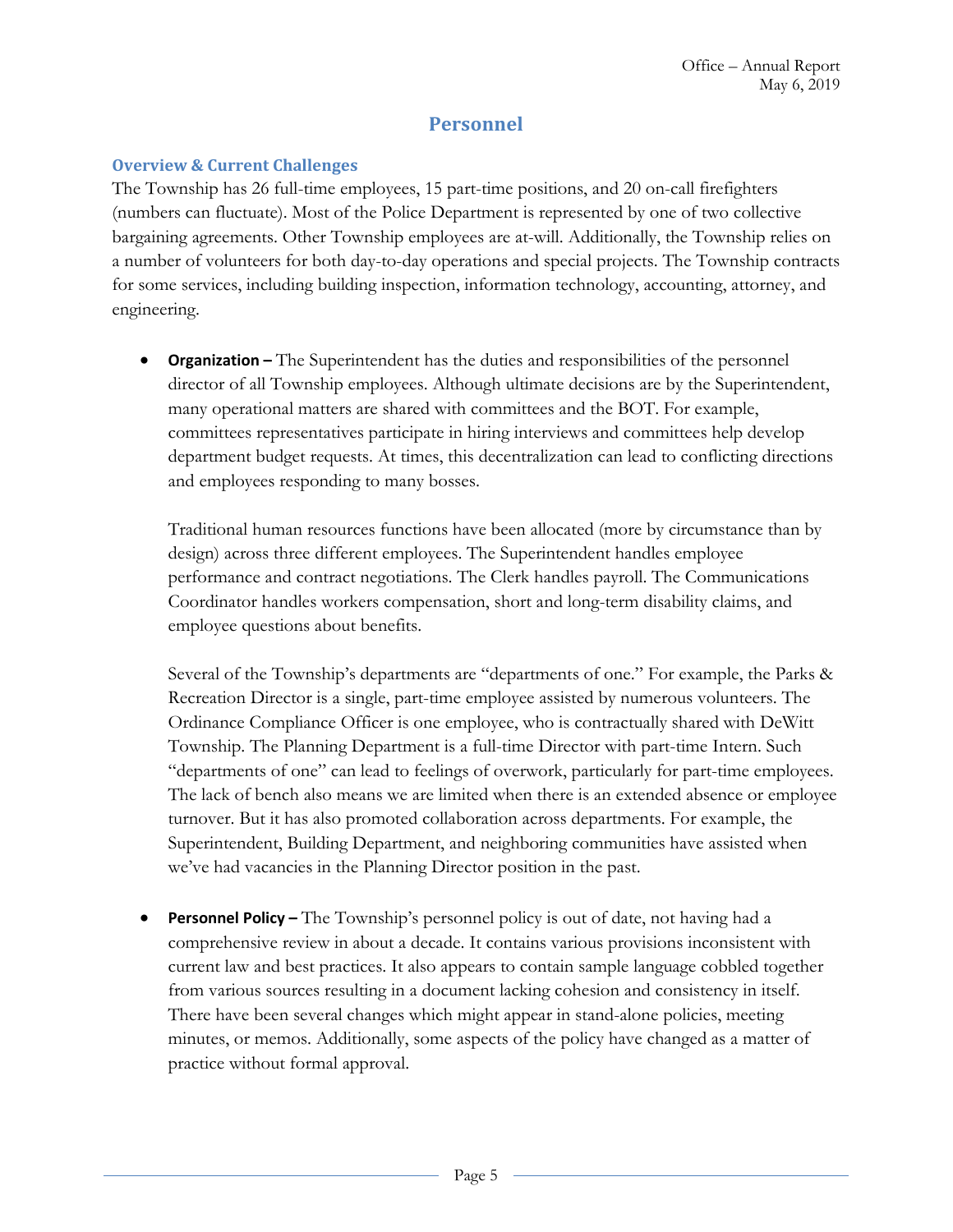• **Compensation –** In 2012, effective January 2013, the Township conducted a compensation study to compare wages of our employees with other townships and the market in general. The study resulted in wage increases for a number of employees, a couple of them quite sizable, to bring them in line with the market.

The compensation study anticipated establishing wage ranges for all positions with the Township; this did not occur. The Township's practice has more typically been to give raises equally to all employees; although, a couple of new employees have been given raises upon earning certain training benchmarks. This approach rewards seniority and may have contributed to many of the positions being below market rate prior to the 2012 study.

In 2016, the Township conducted a similar review for elected officials. The Superintendent position has not been reviewed.

Potential changes in the Fair Labor Standards Act (FLSA) may have some impact on one or two positions. This has been pending at the federal level for a couple of years, but it is anticipated to come sometime in the next year.

• **Benefits –** The Township provides benefits to full-time employees. Major benefits include retirement pension, health insurance, and a health reimbursement account (HRA). For most employees, the retirement is a defined benefit plan (the Fire Chief is instead in a defined contribution plan) with the Township's contribution capped at 10%. The health insurance is a high deductible plan, with the Township paying the entire premium for the employee and immediate family. The high deductible plan is balanced with the HRA covering out of pocket expenses until the deductible is met. Additionally, the Township offers eligible employees who have health insurance through a spouse or parent a benefit equal to half of the premium as an incentive to opt out of the Township's insurance.

Other benefits are pediatric dental coverage, vision insurance, life insurance, and short-term and long-term disability insurance. Additionally, deferred compensation and health care savings programs may provide tax advantages for some eligible employees; these programs are at the employee's option without additional participation by the Township.

Part-time employees with certain qualifications and exceptions might be eligible for sick time, life, short-term disability, or long-term disability insurance. Otherwise, part-time employees are not eligible for benefits.

During the fall of 2017, the Township changed its benefit agent / broker to 44 North for its in-house expertise and excellent customer service.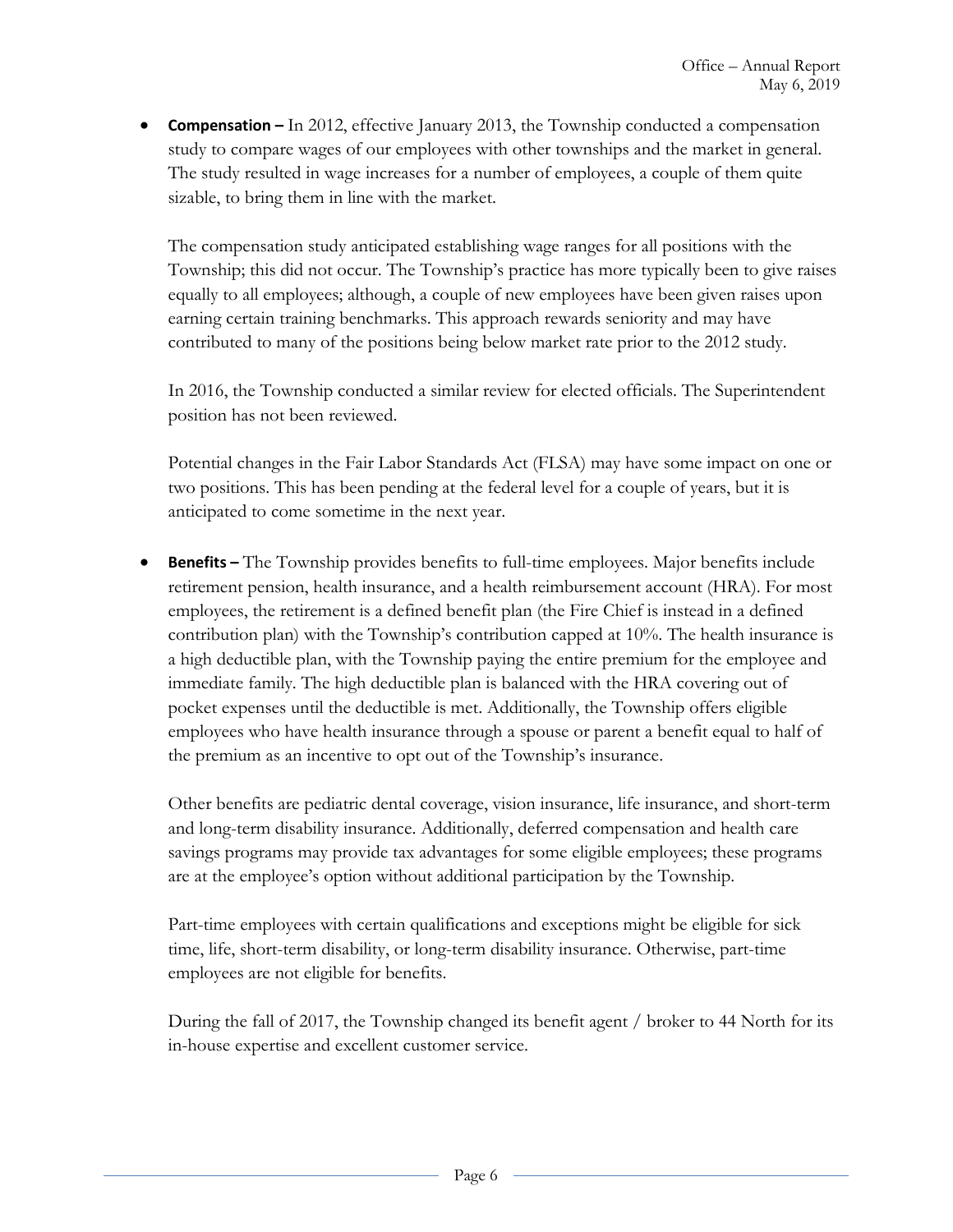#### **2018 Goals**

- Complete update of the personnel policy.
	- o *UPDATE:* The Superintendent has compiled comments and changes from meeting with Department Heads and other staff. This compilation will be reviewed by the BOT prior to submission to legal counsel for updates. The policy will eventually be submitted to and approved by the BOT.
- The Superintendent and the Police union stewards have indicated that they should meet in spring 2018 to discuss potential changes to the health insurance benefit in order to keep costs from rising beyond the Township budget.
	- o *UPDATE:* The Superintendent and Police union stewards met in 2018. It is recommended that they meet in 2019 to review same as health insurance benefit costs continue to rise.

#### **Long Term Goals & Challenges**

- **Cross Training –** As noted earlier when discussing front counter positions, some but not all positions have "how-to" lists and checklists. And there has been limited cross training. Instructions should be written down and cross training implemented so we are better prepared to handle any extended absences or turnover in staff.
- **Retirement Pensions –** The Township's contribution on the defined benefit retirement plans is capped at 10%. So when there are actuarial or other adjustments to the total required contribution, it is all falling on employees. A decade ago, the employee contribution was 6.74%, and it is now 15.32%. At some point, this trend will hinder employee retention and recruitment. Additionally there are trends in the market away from defined benefit toward defined contribution plans.
- **Hiring –** There is a tight labor market for some specialized positions, and projections are even tighter in coming years. Some of this can be explained by demographics such as retiring baby boomers and fewer younger workers entering certain fields, but an explanation doesn't make the reality any easier to cope. Our neighbors have recently had difficulty in hiring licensed sewer operators at SCCMUA and a licensed building inspector in DeWitt.

## **Communications**

#### **Overview & Current Challenges**

Around 2013, the Township had created a Communications Committee / Workgroup with several Trustees and employees. It discussed several policies and procedures about the Township website, social media, newsletter, and other ways to get the word out. With staffing changes in 2013-2014, it ceased to meet. The 2016-2020 Strategic Plan identified the need to "develop a communication plan which includes gathering public opinions."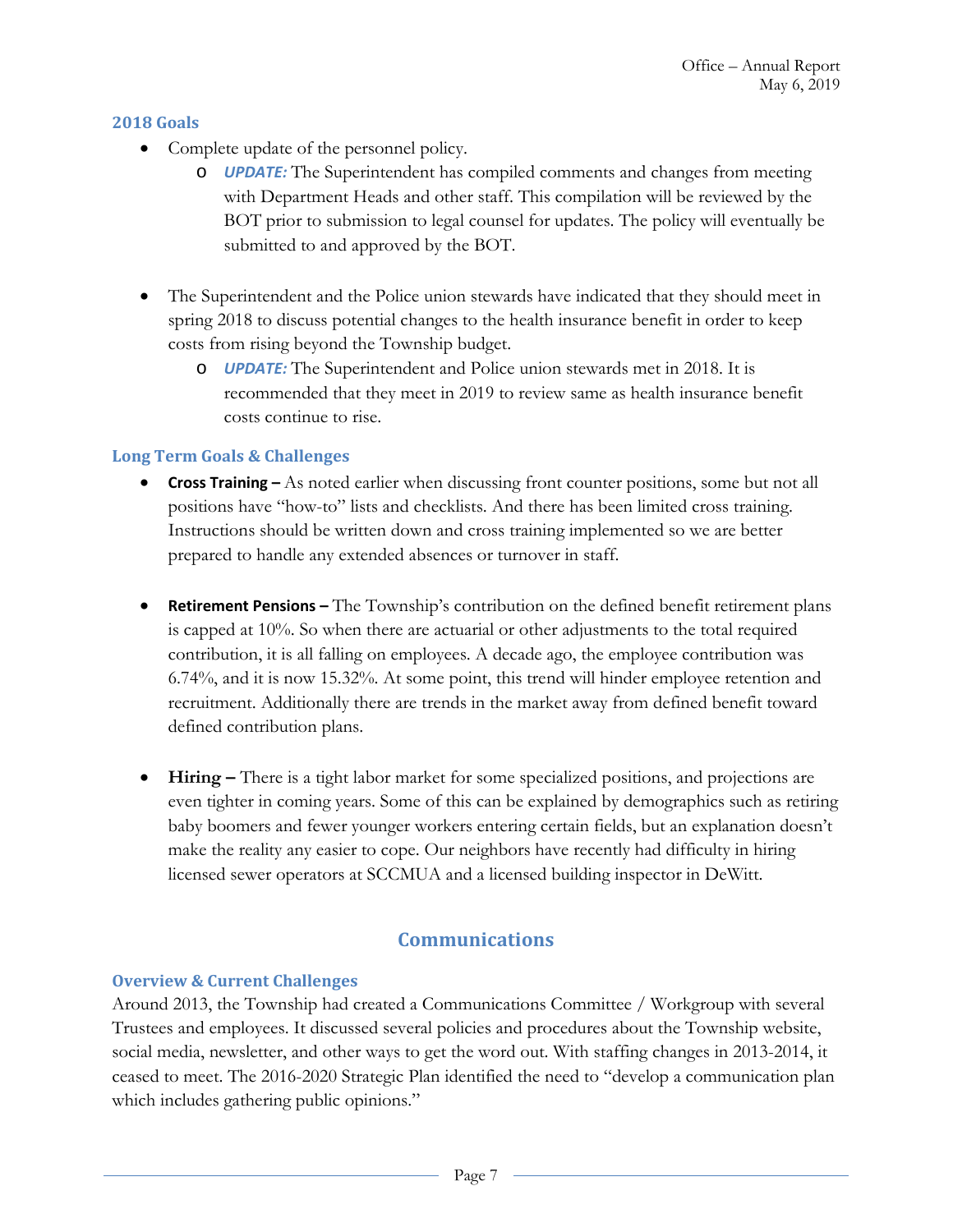The Township utilizes a number of formats to communicate with residents and other audiences. These include:

- **Newsletter –** Newsletters are mailed to nearly all residents via the Every Door Direct postal program. In recent years we published 3-4 times per year, 12 to 16 pages, full color. In 2017- 2018, a single newsletter was produced, supplemented by billing inserts. The Township has tried maintaining an email list to send digital versions of the newsletter. This has proven pretty ineffective because of limited registration, outdated email addresses, and they still get a mailed newsletter through Every Door Direct.
- **Inserts –** Sewer billings (4 times/year) and tax billings (2 times/year) have room for a 1-2 page insert without incurring additional postage. Inserts have been used sporadically in the past, but are now seen as a way to supplement information after reduction in the mailed newsletter. This allows the Township to communicate with residents more frequently at very little additional cost; however, these mailings will be limited to residents on the sewer system and property owners. Although the Township's prior effort for an email newsletter has been limited, it may be much more effective as a supplement to the inserts. Running it through Documents on Demand or other services might also be more effective than basic email. Apartment offices and homeowners / neighborhood associations could also be targeted with a digital version which they might distribute to their residents.
- **Website –** The website had a major overhaul when the platform switched to WordPress in September 2017. Maintaining it with current information is an ongoing process. It is also the focus of other communications media – we use social media, new resident packets, billing inserts, and press releases to drive people to the website for consistent messages. An employee web portal might also be added for internal information such as policies, training, and benefit forms.
- **Documents on Demand –** Documents on Demand is an automated email notification system. You (or anyone in the world for that matter) can sign up to receive an email notice for any committee, any agenda, any minutes, or any packets (mix and match for what best suits your needs) whenever they are posted on the Township website.
- **Social Media –** The Farmers Market, Police Department, Senior Center, and the Township itself use Facebook to advertise information and respond to resident questions. The Police Facebook page is extremely successful with more than five times the Township's population in likes and follows. Instagram and Twitter accounts have been tried occasionally but not used consistently.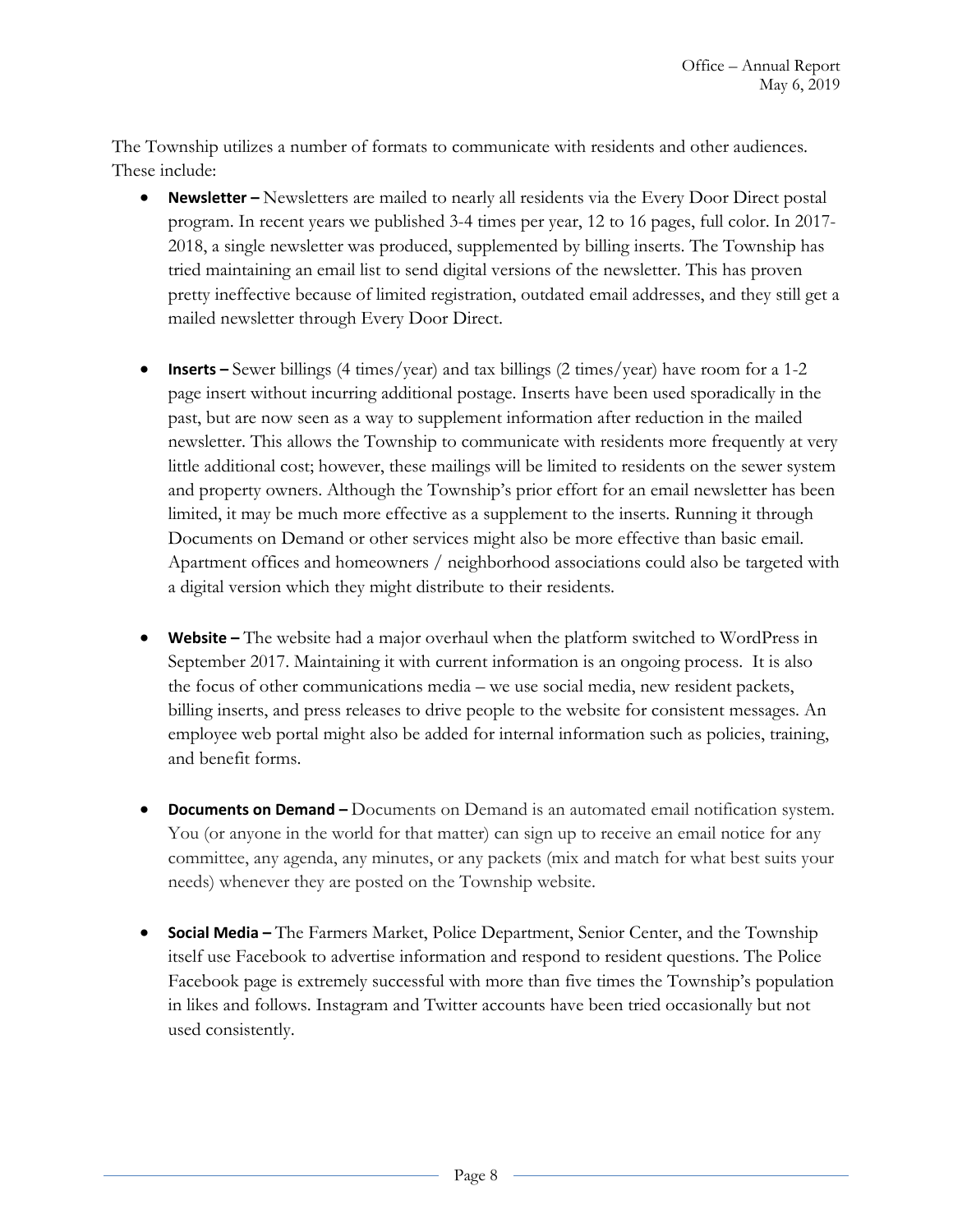- **Friday Report** In 2014 this was originally intended as an "internal" newsletter to keep BOT and employees briefed about operations. In 2015 it was extended to committee members. It could easily be extended to the public via website, social media, or email.
- **Friday Folders –** The Farmers Market and Parks & Recreation make frequent use of the Bath Elementary School to distribute information for age appropriate activities.
- **Marquee –** The Township has marquees in front of the Township Offices and the Bath Community Center (BCC). The Office marquee was repaired in 2016, but it is already in need of additional repair. Although convenient for passing motorists, this is a difficult method of display. It has limited space for a message, is labor intensive, can be vandalized (happens at BCC frequently), and has multiple departments competing for limited space. Electronic message board style systems have been proposed in various discussions, but they have been assumed expensive so have not been seriously investigated.
- **Press Releases –** The Township sends press releases to the DeWitt Bath Review and the Town Courier regularly for activities at the Farmers Market, Parks & Recreation, and Senior Center. Publishing press releases are at the discretion of the publisher. Fortunately, most are printed in the DeWitt Bath Review, but almost nothing is printed in the Towne Courier. Some material is also printed in the Meridian Weekly (Laingsburg) and Argus Press (Owosso).
- **FOIA –** Even if not communicating to a broad population, this is an important transparency function. As required by law, Bath Charter Township makes its public records available and provides guidelines for the disclosure of these records and associated fees, known as the Freedom of Information Act (FOIA). The Board of Trustees has designated the Clerk as the FOIA Coordinator. The Township Clerk has designated the Police and Fire Departments as FOIA Coordinators for Public Safety requests.

The Board of Trustees significantly amended the Township's FOIA Policy in 2015 with specific written procedures and guidelines for implementing the FOIA. All records except those specifically cited by the FOIA are available to the public regardless of record format. The FOIA request is subject to fees based on the actual cost of locating, examining, copying, and sending the requested records.

Commonly requested Township records include Board and Committee meeting video recordings and emails.

#### **2018 Goals**

• **Communications Coordinator –** With the Administrative Services Coordinator no longer supervising Library or Senior Center employees, the position will be proposed to be recast as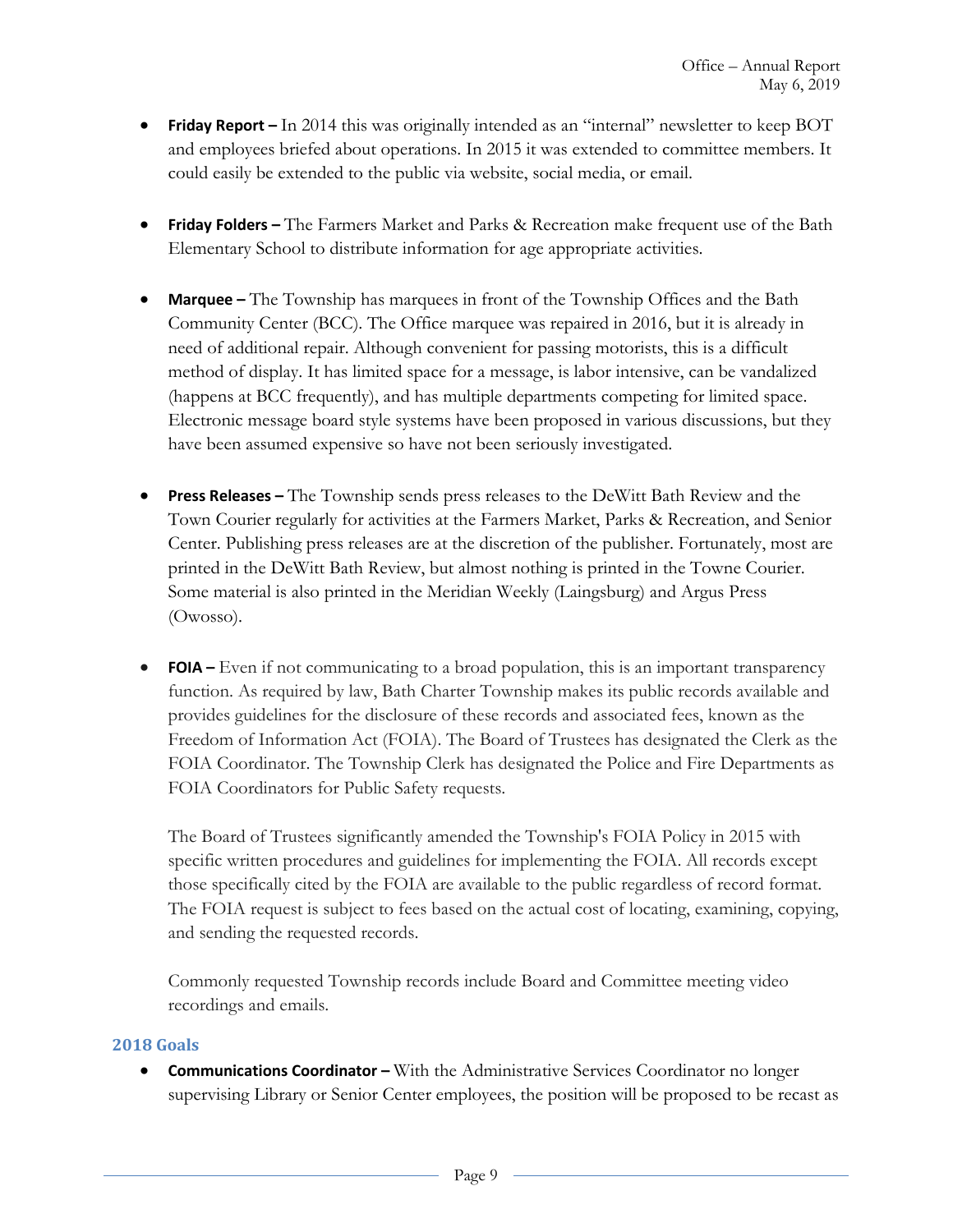a Communications Coordinator. This would formalize the key internal and external communications this position already performs and emphasize the importance of coordinating messages across different departments, audiences, and media.

- o *UPDATE:* In December 2018, the Administrative Services Coordinator position was redesignated by the BOT as Communications Coordinator with updated responsibilities for coordinating messages across different departments, audiences and media. This position still supervises the Parks & Recreation employee.
- **Communications Plan / Strategy –** This plan will be completed in 2018.
	- o *UPDATE:* An inventory of the communication methods used by the various departments has been compiled. The "regular messages" and events have been plotted on a calendar. An inventory of communication methods and the message/event calendar is regularly conducted to help identify any gaps in communication.
- **Website –** The next phase of updating the website will be completed in 2018. This includes filling some gaps in the current site and adding contact information for non-Township agencies that we are frequently asked about.
	- o *UPDATE:* All major updates to the website have been completed, except adding the "new resident packet" information. The site is regularly updated (almost daily) with program and service information.
- **Ordinance Codification –** Codifying the online Municode system was not included in the 2018 budget, but it should occur within the next year to keep the system current. Municode also offers a "real time" service for maintaining ordinances; this option should also be investigated.
	- o *UPDATE:* The Township's ordinances were codified (updated through Supplement 3) in November 2018. Municode's "real time" service for maintaining ordinances has been reviewed and at this time offers no financial incentive. Staff will continue to monitor ordinance changes and codify annually, rather than periodically (3-4 years).